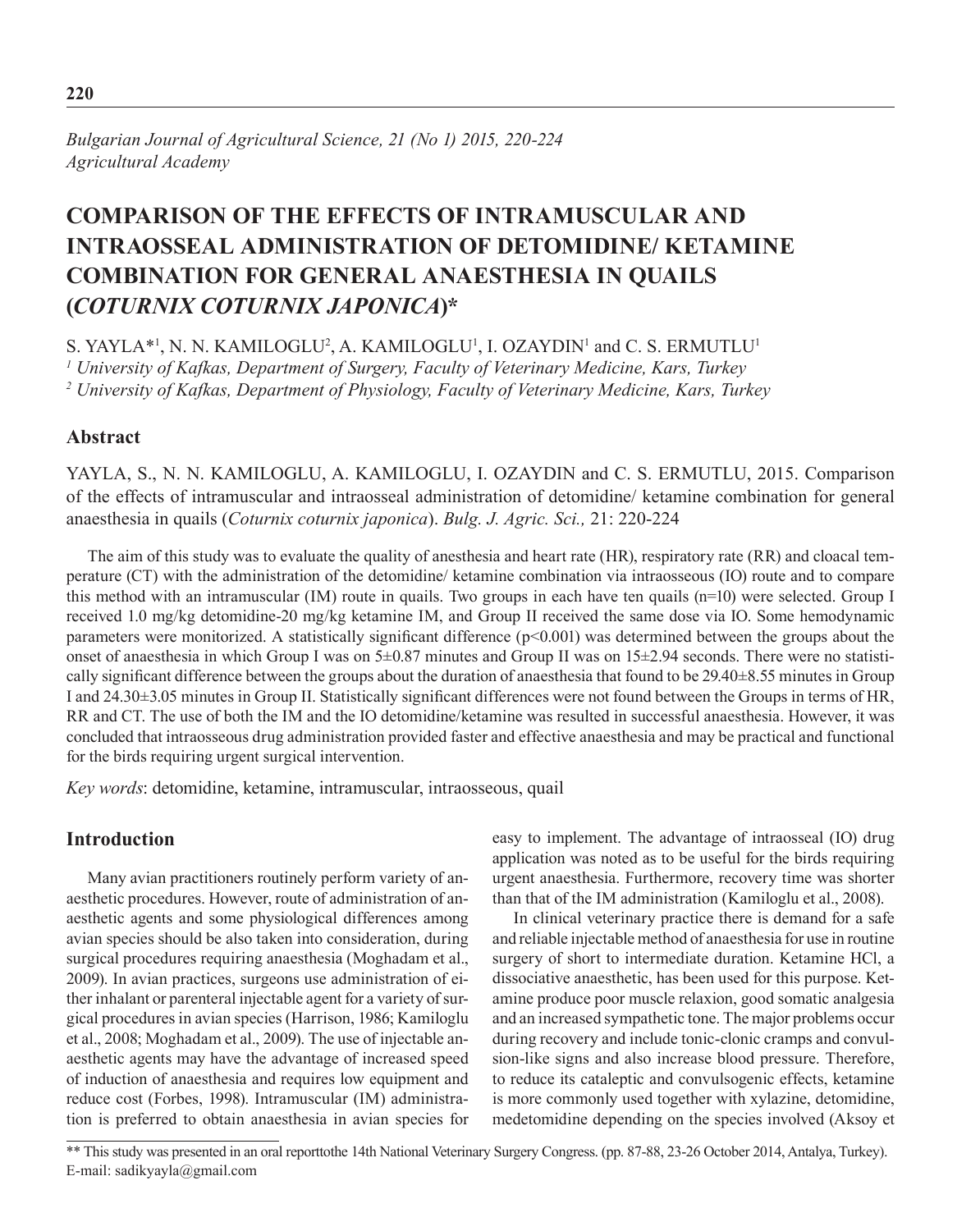al., 2012; Gokhan, 2008; Kamiloglu et al., 2014; Yayla et al., 2012; Yayla et al., 2014). α- 2- adrenoceptor agonist, detomidine, is considerable more effective, safe and easy to administer parenterally for surgical and nonsurgical procedures for avian. Detomidine produces sedative and analgesic effects that mediatated by activation of α-2 catecholamine receptors and reduced production of excitatory neurotransmitters. Due to inhibition of the sympathetic nervous system, detomidine also has cardiac and respiratory effects.  $α-2$ - adrenoceptor agonist detomidine have been used to immobilization of many species in combination with the dissociate anaesthetic ketamine to improve the quality of the anaesthesia. Among many anaesthetic agents were chosen as combination. Detomidine and ketamine combinations for parenteral administration in avian species to have an advantage such as rapid induction, good muscle relaxation, good analgesia and reduced bradycardia and the occurrence of psychomotor symptoms and also reduce dose of used anaesthetic agents (Durrani et al., 2005; Durrani et al., 2008; Gokhan, 2008; Ismaila and Onifade, 2009; Paddleford and Harvey, 1999).

The aim of this study was to evaluate the quality of anaesthesia and some physiological values with the administration of the combination of detomidine/ ketamine via intramuscular (IM) or intraosseous (IO) route in quails.

# **Material and Methods**

The study protocol was approved by the Animal Research Ethics Committee, School of Veterinary Medicine, Kafkas University (2012/04). This study was conducted on 20 adult, male, 197.08±11.05 g (as Mean±SD) body weight and clinically healthy mature (26 week old) quails (*Coturnix coturnix japonica*) with a normal cloacal temperature, apparently active in motion and have no sign of any gastrointestinal disorder. Birds were divided into two groups (IM and IO), each with 10 birds. The quails were provided from animal farming department of Kafkas University.

The study was carried out, after birds were kept in the same environment for a week. They were kept in a quite room to avoid possible stress-inducing factors during this period and fed with a wheat-based diet in accordance with the previous feeding regimen. Water and feed were not given 60 min prior to drug administration to minimize undesired effect.

## **Study Protocols**

The birds were allocated into two groups. Quails in Group I ( $n=10$ , BW= 196.1 $\pm$ 12.2) was administered intramuscularly (IM) detomidine at the dose rate of 1.0 mg/kg Detomidine (Domosedan® 5 ml, Pfizer-Finland) and 20 mg/kg Ketamine (Ketalar® 10 ml injectable, Pfizer-Turkey) with insulin syringe. Quails in Group II (n=10, BW=197.8±10.6) was administered intraosseally (IO) detomidine and ketamine combination at the dose rate 1.0 mg/kg Detomidine and 20 mg/kg Ketamine with insulin syringe.

Detomidine-ketamine was diluted with 0.9 % NaCl solution in ratio of 1:1 to increase the volume of the injection and so making accurate measurement of the exact dose required more easily. Intramuscular injection was administered into the deep pectoral muscle. Intraosseous injection was made at the distal end of the left tibia using 14 to 20 gauge spinal needles depending the bird's size.

Quials were laid on lateral recumbency. The knee joint was positioned at flexion. Cannula has been entered medulla of tibia under aseptic conditions, was positioned the tibia tuberosity parallel to the diaphysis. When it was determined loss of resistance against the cannula was realized that needle in medullary region.

## **Measurements**

Each quail were monitored and recorded for heart rate (HR), respiratory rate (RR), cloacal temperature (CT) and ECG at initial, and on the 1, 3, 5, 10, 15, 20 and  $30<sup>th</sup>$  minutes after injection. SBP, DBP and MAP were monitored using a multi-parametric monitor (Veteriner Monitör® MMED6000DP S6-V).

#### **Assessment of the clinical effect of anaesthesia**

The induction period, duration of anaesthesia and recovery period were recorded quails in all groups. Onset and duration of anaesthesia was determined by using standard painful stimuli with a needle. A superficial (needle used to prick the skin) and deep pin-prick (needle inserted into the muscle) was performed. Also, other body reflexes (righting reflex, feather plucking reflex, palpebral reflex, pharyngeal reflex) were recorded.

#### **Statistical analysis**

Data were evaluated using a commercial software program (Minitab-16), and reported as mean  $\pm$  standard deviation (SD) values, except where indicated. First of all, the data were subjected to the normality test (Anderson-Darling test). Then, statistical evaluation was conducted between the groups using the ANOVA method (One-way Analysis of Variance-Tukey's pairwise comparisons) for parametric values while the Kruskal-Wallis test was used on non-parametric values. Differences were considered significant at *P* <0.05.

## **Results**

A statistically significant difference  $(p<0.001)$  was determined between the groups about the onset of anaesthesia in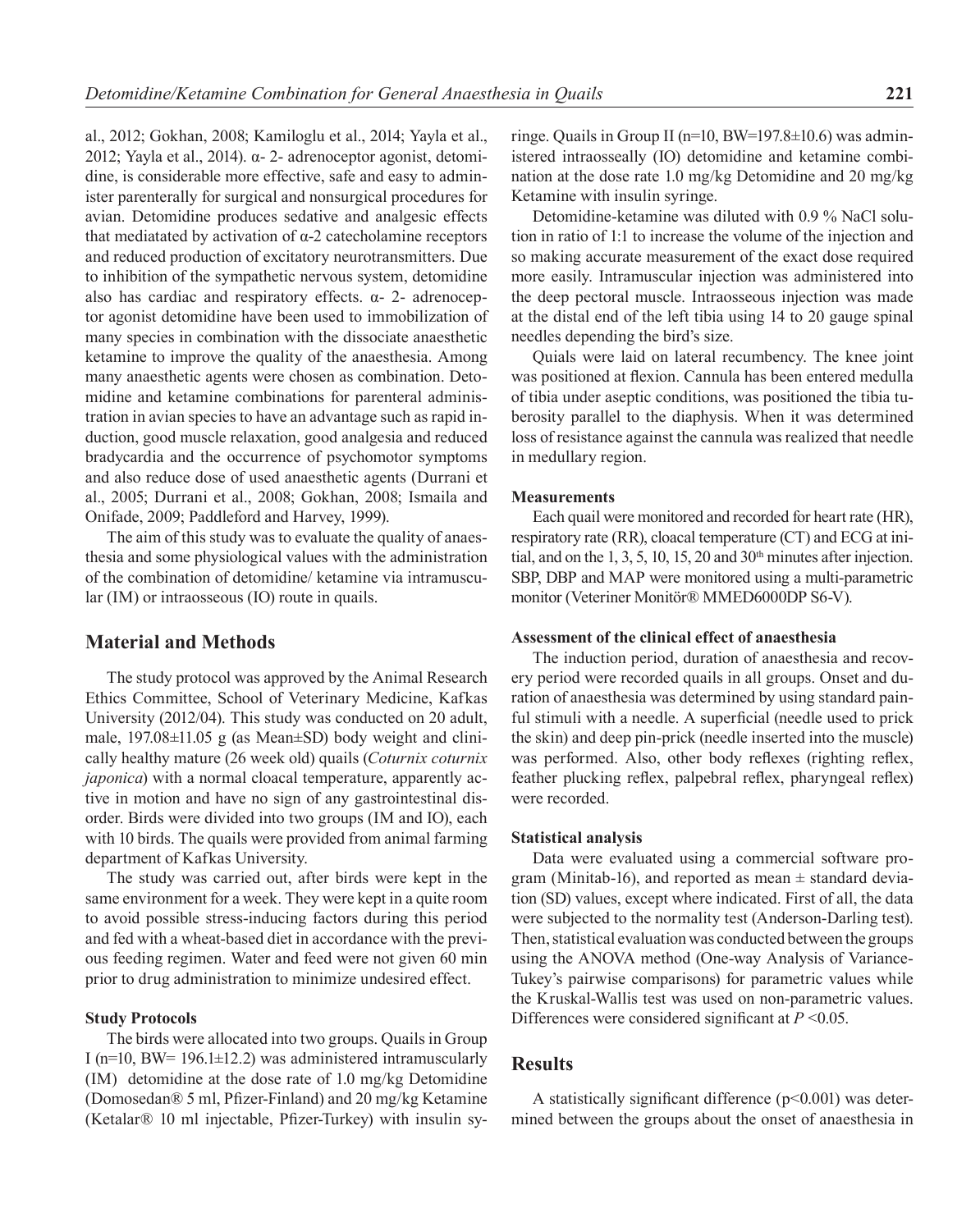which Group I was on 5±0.87 minutes and Group II was on 15±2.94 seconds. In contrast, there is no significant difference within groups. There were no statistically significant difference between the groups about the duration of anaesthesia that found to be 29.40±8.55 minutes in Group I and 24.30±3.05 minutes in Group II.

All body reflexes studied disappeared in two group's duration of anaesthesia. Changes in pin-prick reflex showed in Figure 1*.* Body reflexes (righting reflex, feather plucking reflex, palpebral reflex, pharyngeal reflex) during anaesthesia showed similar responses to the same time intervals as shown in Figure 2*.*

Changes in HR, RR and CT of the experimental groups according to time were shown in Figure 3 A, B and C respectively.

No statistically significant difference was found between the groups with regard to HR. On the other hand, compare to baseline values there was a significant decrease for HR within 5 to 20 minute for Group I ( $p$ <0.05). HR in Group II were significantly decreased at the 1 to 15 minute after intraosseal injection of anaesthetic combination  $(p<0.001)$  when compared baseline values.

Sinus rhythm was changed as bradycardia that indications of arrhythmia in all of the quails obtained from ECG data.

There were no statistically significant differences observed between the groups in point of RR. Also in comparison with baseline values RR were not changed and remained regular within both groups during aesthesia.

CT values did not differ significantly between the groups. However, there were statistically significant difference  $(p<0.05)$ in CT occurred within both groups after at  $10<sup>th</sup>$  min. The differences within the groups have been summarized in Figure 3C.

# **Discussion**

Earlier studies have shown that intraosseous drug administration in avian species were an alternative option to allowed sedation and anaesthesia (Kamiloglu et al., 2008; Taney et al., 2003; Yayla et al., 2014). However, researchers reported (Forbes, 1998; Harrison, 1986; Moghadam et al., 2009) that it is easy to use the administration of injektable agents throughout IM route in avian species to obtain anaesthesia. On the other hand, intraosseous drug administration should be applied when quick anaesthesia is required in avian practices. In addition, IO drug administration can be used safely for severely painful and urgent many surgical procedures. IO route produces a deep anaesthesia and analgesia with a smooth and rapid induction and smooth recovery as obtain with IM route (Kamiloglu et al., 2008). The present study indicated that anaesthesia induction via intraosseal drug injection was effective in quails with combination of detomidine and ketamine. In our study, onset and duration of anaesthesia with intraosseous application is obtained more quickly and shorttermed (5±0.87 min and 29.40±8.55 min, respectively) than IM application  $(15\pm2.94 \text{ s and } 24.30\pm3.05 \text{ min}, \text{respectively})$ 



**Fig. 1. Evaluation of analgesia induced by intramuscular and intraosseous administration of detomidine/ ketamine combination**

Median analgesic scores in response to standard noxious stimuli (pin-prick reflex). 1; no analgesia, 2; mild analgesia, 3; moderate analgesia and 4; complete analgesia. Group I received 1.0 mg/kg Detomidine and 20 mg/kg Ketamine by intramuscular route (IM) Group II received 1.0 mg/kg Detomidine and 20 mg/kg Ketamine by intraosseous route (IO)





1; no analgesia, 2; complete analgesia. Group I received 1.0 mg/kg Detomidine and 20 mg/kg Ketamine by intramuscular route (IM) Group II received 1.0 mg/kg Detomidine and

20 mg/kg Ketamine by intraosseous route (IO)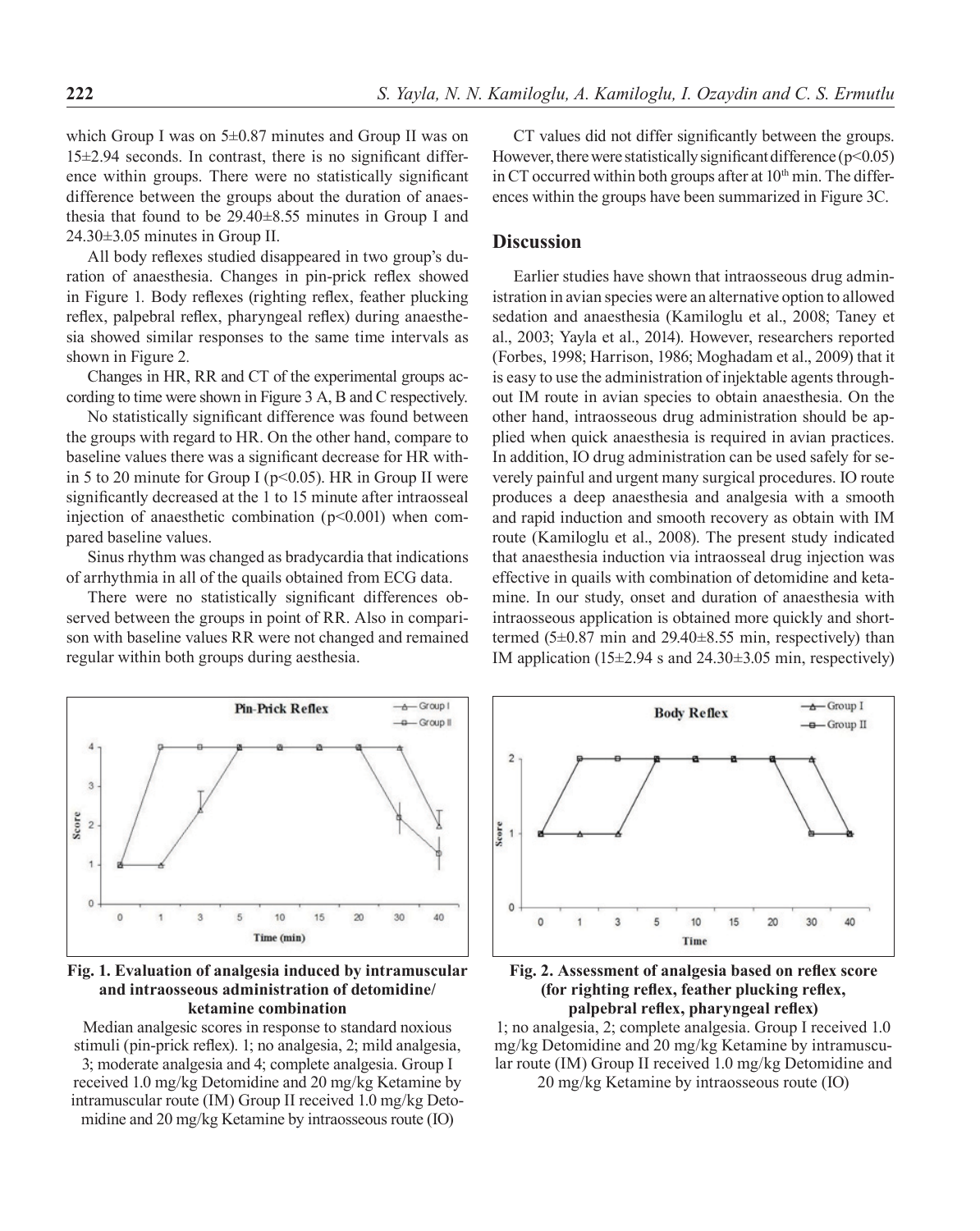

**Fig. 3. Changes in some physiological values; A; HR, B; RR and C; CT**

Data were expressed as mean  $\pm$  SD. No statistically significant difference was found between the groups in point of HR, RR and CR. a-b: Denotes significant chances from preanaesthetic values (a:  $p<0.05$ , b:  $p<0.001$ ). Group I received 1.0 mg/kg Detomidine and 20 mg/kg Ketamine by intramuscular route (IM), Group II received 1.0 mg/kg Detomidine and 20 mg/kg Ketamine by intraosseous route (IO)

which are in line with other studies (Kamiloglu et al., 2008; Valverde et al., 1993).

α- 2- adrenoceptor agonist detomidine is considerably more potent anaesthetic or immobilization agents combined with ketamine for birds (Durrani et al., 2005; Mohammad et al., 1993). Ismaila and Onifade (2009) showed that detomidine a good immobilizing agent in pigeons. Also, it is determined that for minor and least painful procedures in quails detomidine can be used alone, while for major and painful surgical procedures detomidine-ketamine combination should be preferred (Durrani et al., 2005). Researches (Forester and Courtot, 2000; Mohammad et al., 1993; Sandmeier, 2000) observed that combination of detomidine-ketamine provide a deep and long anaesthesia in birds and also produced sufficient painful procedures in pigeons (Durrani et al., 2008). It was reported (Durrani et al., 2008) that detomidine and ketamine compensates for the effect of each other and can be achieved a sufficient muscle relaxation when used as combination (Clarke et al., 1993; Dilipkumar et al., 1998; Durrani et al., 2008). Durrani at al. (2005) showed that the obtained data about hypothermia, hypoventilation and bradycardia was insignificant in IM detomidine-ketamine treated quails. In our study, it was obtained a safe and effective anaesthesia for short-term operations with anaesthetic doses used. It shows clearly from our results that combination of detomidine and ketamine has effect on physiological parameters like HR, RR and CT. However, there were no statistically significant differences observed between the IO and IM application in point of HR, RR and CT in this study.

The moderate cardiorespiratory depression was observed with IO and IM injection of the detomidine and ketamine combination, in agreement with previous reports about intravenous application in other animals (Aksoy et al., 2012; Gokhan, 2008; Thakur et al., 2011) and intramuscular use in birds (Durrani et al., 2005; Ismaila and Onifade, 2009) in this study. Also, we shown that there was a significant decrease for HR within 5 to 20 minute for IO application ( $p<0.05$ ), and 1 to 15 minute for IM use (p<0.001). In addition, RR values were initially increased and then decreased and remained regular during anaesthesia, although no statistically significant difference observed within both groups.

Due to application of detomidine-ketamine combination causes the decrease in respiration and heart rate, birds suffered hypothermia with a decrease in body temperature (Durrani et al., 2008). There were many reports expressed that a significant reduction in body temperature in the use of many anaesthetic agents in birds (Durrani et al., 2005; Ismaila and Onifade, 2009; Kamiloglu et al., 2008). In our study, a statistically significant decrease in cloacal temperature was observed in both IO and IM groups from at 10<sup>th</sup> min to end of anaesthesia.